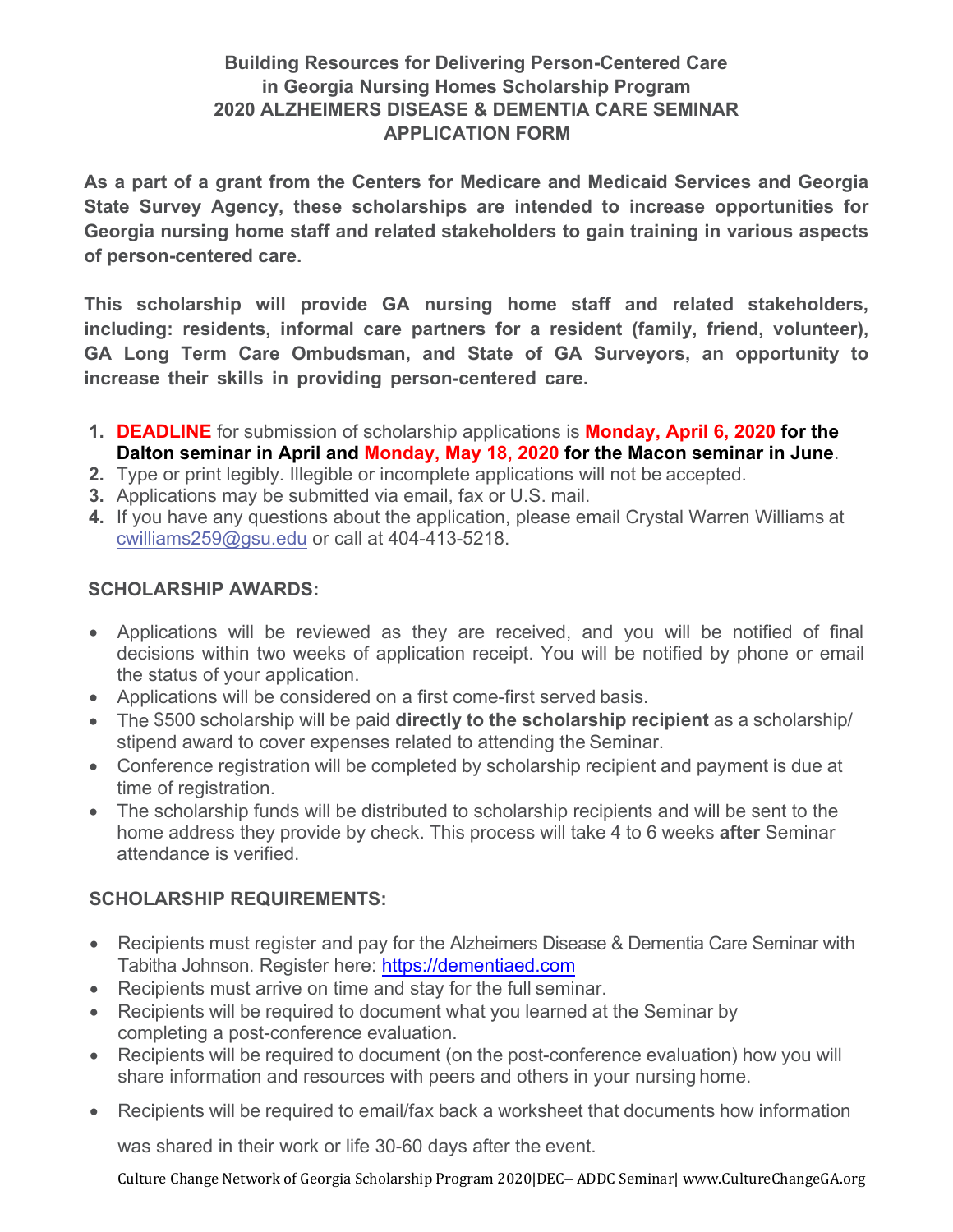# **Please type or print your answers in the boxes below**

| <b>Personal Information</b> |                    |  |  |  |
|-----------------------------|--------------------|--|--|--|
| <b>Last Name:</b>           | <b>First Name:</b> |  |  |  |
| 'Email:                     | <b>Phone:</b>      |  |  |  |

|  | Job Title/Role (Mark the box that most closely matches your job title/role)                  |
|--|----------------------------------------------------------------------------------------------|
|  | <b>Nursing Home Administrator or Assistant Administrator</b>                                 |
|  | <b>Nursing Home Director of Nursing or Assistant Director of Nursing</b>                     |
|  | <b>Director of Admissions</b>                                                                |
|  | <b>MDS Coordinator</b>                                                                       |
|  | <b>Registered Nurse - Staff Nurse or Nurse Manager</b>                                       |
|  | <b>Licensed Practical Nurse - Staff Nurse or Manager</b>                                     |
|  | <b>Certified Nursing Assistant</b>                                                           |
|  | <b>Director/Coordinator of Staff Development</b>                                             |
|  | Nursing Home Department Director/Manager (e.g. Housekeeping,<br><b>Maintenance, Laundry)</b> |
|  | <b>Activity Professional or Life Enrichment Director</b>                                     |
|  | <b>Social Worker</b>                                                                         |
|  | <b>Director of Human Resources</b>                                                           |
|  | Nursing Home Staff working in Dietary, Housekeeping, Maintenance, etc.                       |
|  | <b>Resident</b>                                                                              |
|  | Informal Care Partner for a nursing home resident (family, friend, volunteer)                |
|  | Georgia Long Term Care Ombudsman                                                             |
|  | <b>State of Georgia Surveyor</b>                                                             |
|  | Other (please list):                                                                         |

| Nursing Home Information (Mark N/A if you are a LTCO, surveyor or other<br>non-affiliated nursing home stakeholder) |        |      |  |  |  |
|---------------------------------------------------------------------------------------------------------------------|--------|------|--|--|--|
| <b>Name of Nursing Home:</b>                                                                                        |        |      |  |  |  |
| <b>Street Address:</b>                                                                                              |        |      |  |  |  |
| City:                                                                                                               | State: | Zip: |  |  |  |

Culture Change Network of Georgia Scholarship Program 2020|DEC– ADDC Seminar| www.CultureChangeGA.org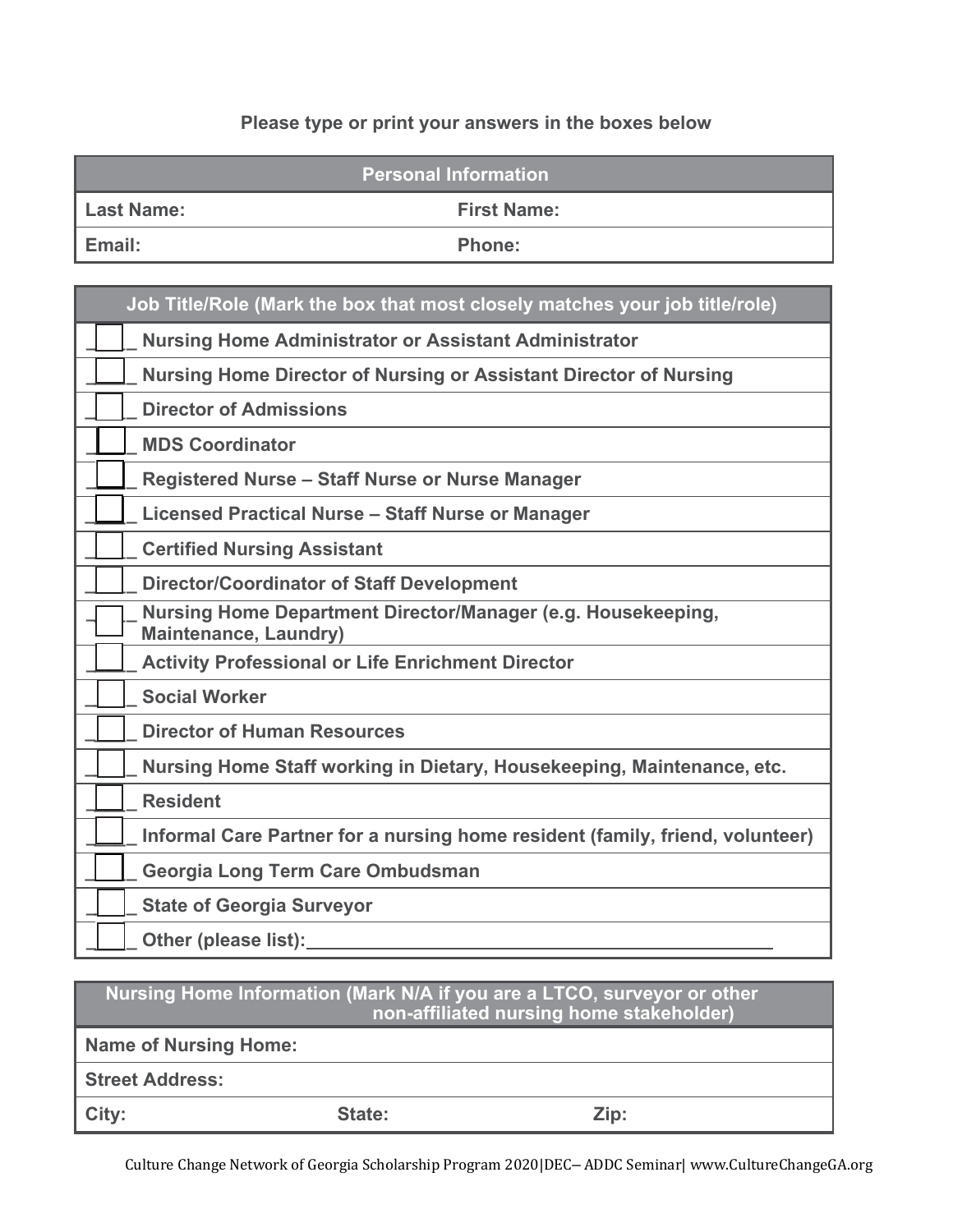## **Dementia Education Seminar Event (Please select one location)**

**Dalton, GA: April 24**

**Macon, GA: June 4**

## **Personal Statement**

**Why do you want to attend the 2020 Alzheimers Disease & Dementia Care Seminar?**

**What do you think will be the benefit(s) to you as a result of attending the Seminar?**